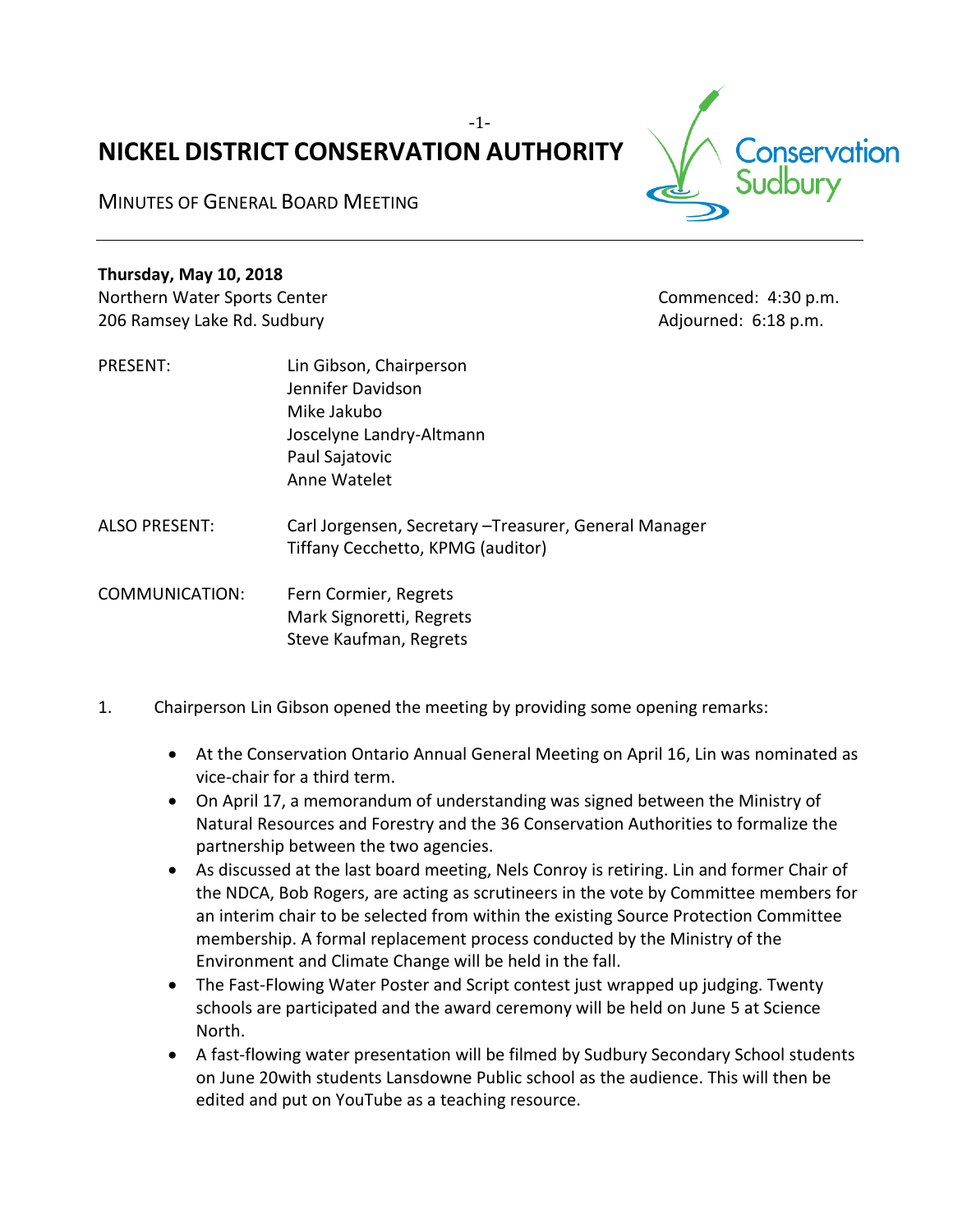- 2. No declarations of conflict were made.
- 3. Adoption of Agenda

Member Landry-Altmann suggested a topic under new business concerning beavers and erosion issues on Junction Creek.

### **Resolution 2018-39 Watelet - Jakubo**

*That the agenda for the May 10, 2018 General Board Meeting be adopted as amended.*

**Carried**.

### 4. Adoption of Minutes of Previous Meetings

### **Resolution 2018-40 Davidson - Sajatovic**

*That the minutes of the April 12, 2018 General Board Meeting, as duplicated and circulated be approved.*

C**arried**.

# 5. 2017 Audit – Presentation by Tiffany Cecchetto, KPMG

Tiffany Cecchetto reviewed the Findings of the 2017 Audit Report as prepared by KPMG. The report was approved following a few comments and questions from the Board.

# **Resolution 2018-41 Jakubo - Sajatovic**

*Given that the Audit and Finance Committee of the Authority met with the Auditor (KPMG) on Monday May 7, 2018, to discuss the* Findings Report *and the* Financial Statements *and*

*That, after a productive session, the Audit and Finance Committee recommended a few changes and edits to the Financial Statements, that have been since made and are included in the audit distributed at this meeting, and*

*That the Audit and Finance Committee endorses the audited* Financial Statements *be it resolved that,*

*The audited* Financial Statements for 2017 *be accepted as presented, and be it further resolved that,*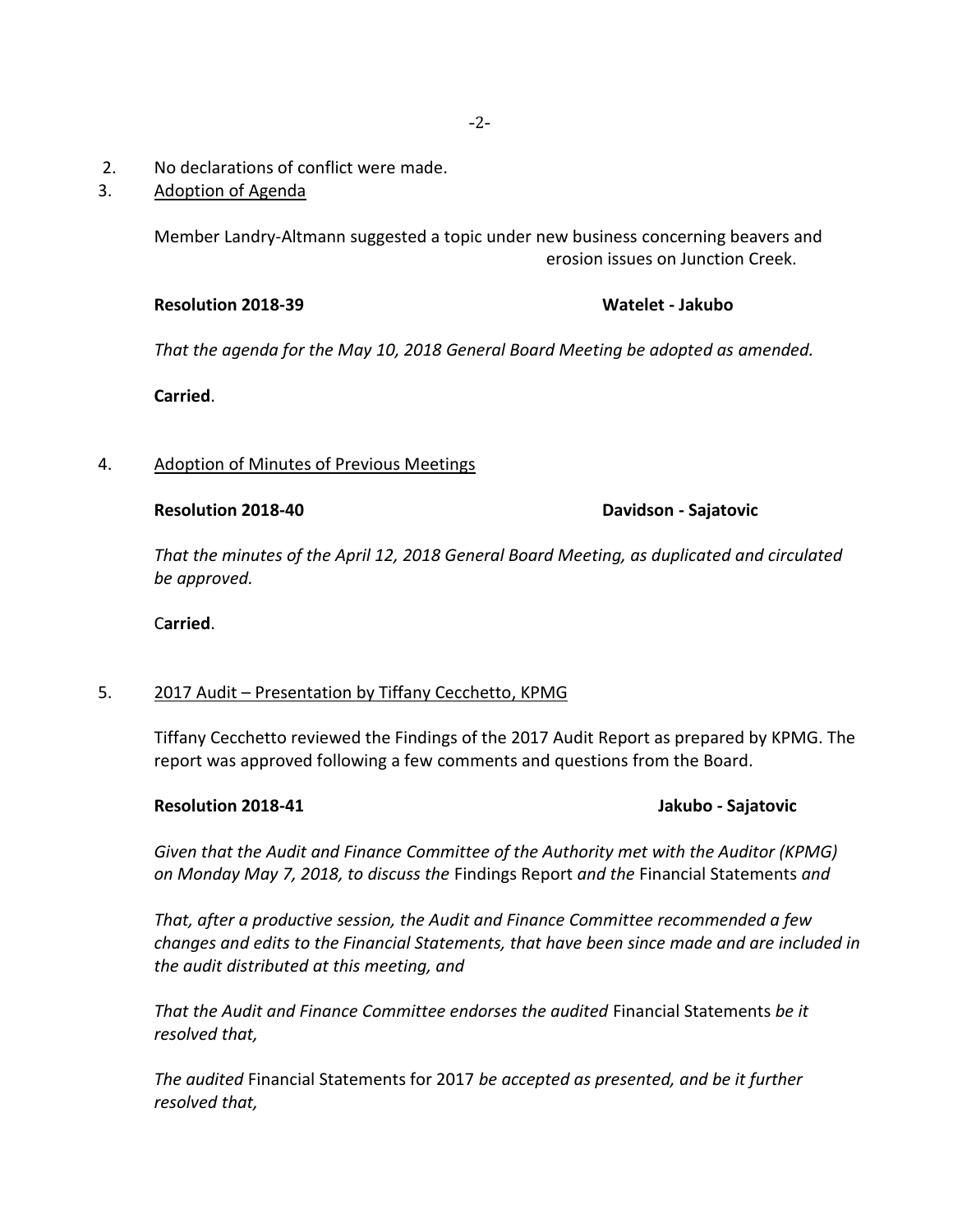*The allocation of funds to internally-restricted reserves is reviewed by the Audit and Finance Committee at their next meeting, to be held prior to budget 2019 preparations, and their report be provided to the Members prior to the subsequent General Board meeting.*

**Carried.**

# **Resolution 2018-42 Jakubo – Sajatovic**

*That the minutes of the May 7, 2018 Audit and Finance Committee meeting are approved as received.* 

**Carried.**

# **Ms. Ceccetto left the meeting at this point.**

# 6. General Business

# a) Section 28 Report

A report describing the S.28 permits for April 2018 was distributed.

# **Resolution 2018-43 Landry-Altmann – Watelet**

*That the Report for permits issued under Section 28 of the Conservation Authorities Act for April 2018 is received.*

**Carried.**

# 7. In Camera Session

**Resolution 2018-44 Watelet – Davidson**

*That we go in-camera at 5:00 pm.*

# **Carried.**

At 5:09 p.m. the Board ended the in-camera session with no resolutions forthcoming.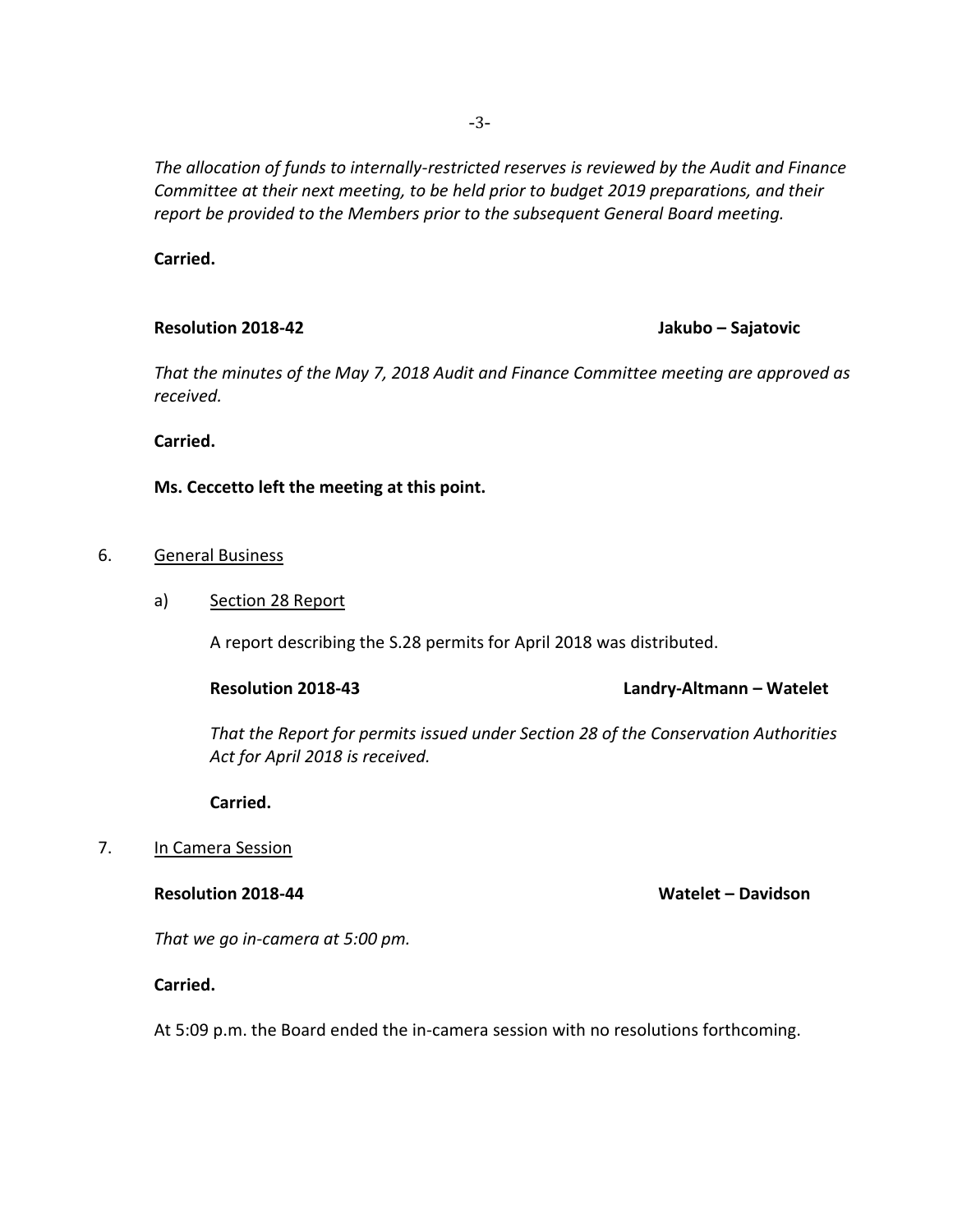# 8. New Business

### a) NDMP Update

A staff report describing next steps in the National Disaster Mitigation program was distributed. Work will be moving forward on this project in June 2018 to March 31, 2020. Also staff is considering preparation of a submission to the next intake (Round 5) in September 2018. An answer could not be provided to a question from Member Landry-Altmann about the possibility of infrastructure being funded through this program – GM Jorgensen committed to determining if this was possible and providing a response.

# **Resolution 2018-45 Watelet - Jakubo**

That the National Disaster Mitigation Program Update staff report, dated May 10, 2018, is received.

### **Carried.**

# a) Planning and Regulations Fees Update

A staff report was discussed regarding an increase in planning fees, and a job posting for a new position of watershed planning officer. Member Sajatovic commented that the City of Greater Sudbury would eventually have to update its by-law that includes the collection of planning fees. He wondered if this was not another opportunity for consultation in addition to the methods proposed in the report. GM Jorgensen committed to speaking with the head of the planning department to determine the proper course of action for changing the Authority's planning fees as listed in the City's by-law. After some discussion, the following resolution was passed:

# **Resolution 2018-46 Watelet - Jakubo**

*Be it resolved that the planning and permitting fees be amended as recommended in the report, dated May 10, 2018 and,*

*That consultation as described in the staff report be undertaken, and,*

*That the watershed planning specialist position be advertised and filled as of July 1, 2018.* 

**Carried.**